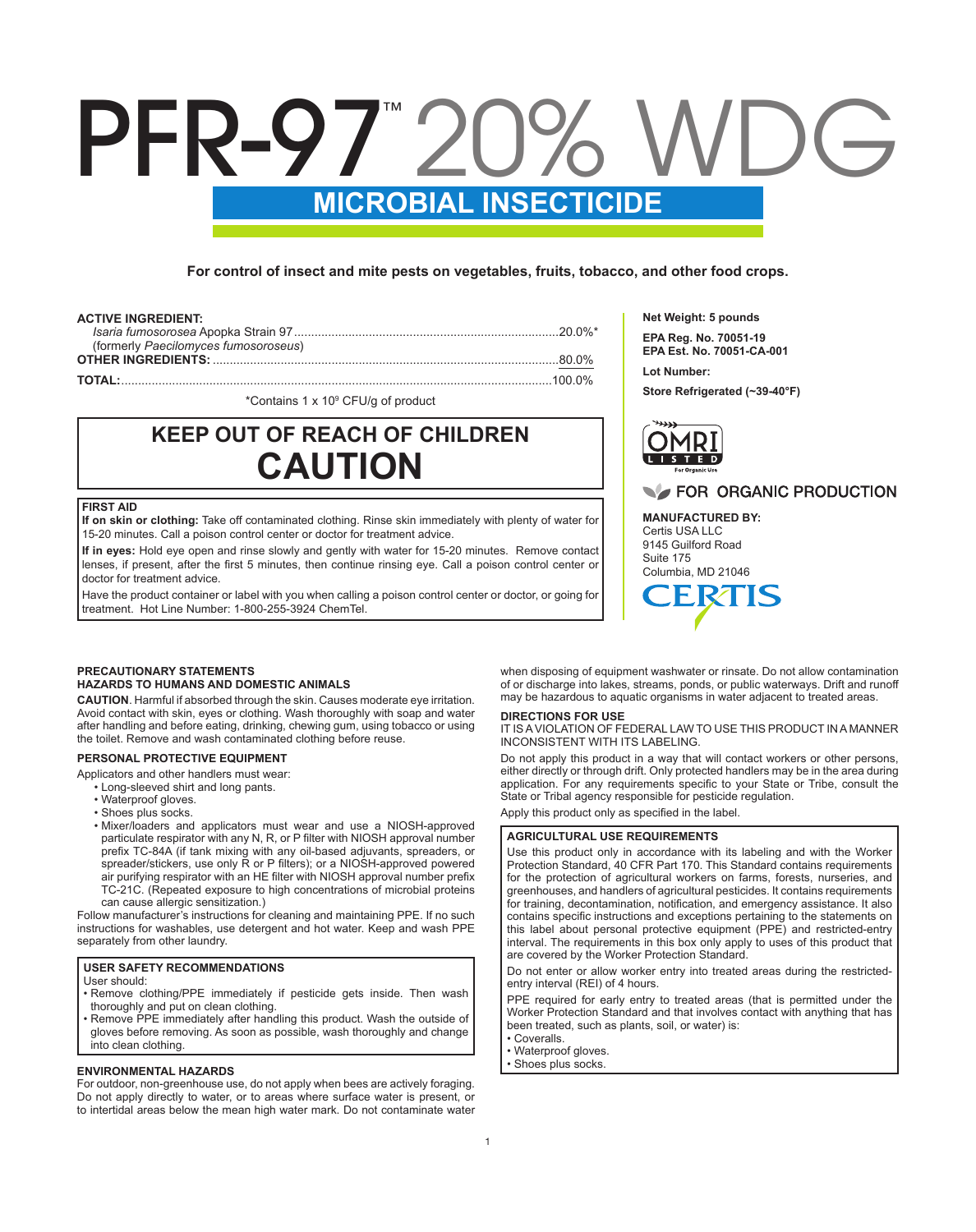#### **GENERAL INFORMATION AND PRECAUTIONS**

**Mode of Action:** *Isaria fumosorosea*, the active component in PFR-97™ 20% WDG, is an entomopathogenic fungus found in infected and dead insects as well as in some soils that infects many insect and mite pests that occur on foliage and other above-ground plants, as well as many soil-dwelling pests. Under proper environmental conditions, spores of the fungus attach to and penetrate the cuticle of the target pest. The fungus grows inside the pest causing its death. The fungus then emerges from the dead pest to release more spores to infect other pest.

Monitoring of pest pressure is critical to the effective use of PFR-97™ 20% WDG. Efficacy results from germination and growth of the beneficial fungus over several days, so applications should start before pest numbers have reached crisis levels. PFR-97™ 20% WDG is most effective when application is initiated just before or at the first signs that target pests are present.

**Compatibility:** PFR-97™ 20% WDG can be used in conjunction with most other pesticides and is compatible with beneficial arthropods. It can be mixed with copper-based fungicides without impacting performance. However, do not mix with other fungicides, or apply within 5 days of fungicide applications other than copper. PFR-97™ 20% WDG can be mixed with most insecticides for which such mixing is permitted by the label, in accordance with the most restrictive label limitations and precautions of all products used in the mixture. Do not exceed any label dosage rates. However, physical compatibility should be checked by mixing small quantities of each tank mix partner in correct proportions ("jar test") prior to the first time such a mixture is attempted.

#### **Mixing and Application Instructions\***

#### **GREENHOUSES (AND OTHER COVER):**

For use on herbs, spices, vegetables, melons, strawberries, tobacco, and other food crops for transplanting to production fields (including bearing and nonbearing fruit trees and grapevines).

Mix PFR-97™ 20% WDG in clean water at a rate of **14 to 28\* ounces of product per 100 gallons** of water. Agitate for 20-30 minutes before application to ensure a well-dispersed suspension.

Product may be premixed with 5 gallons of water per pound of PFR-97™ 20% WDG and agitated continuously for 20-30 minutes to completely suspend and hydrate the spores. Dilute this suspension to the final volume for application. This suspension can also be metered (injected) into a chemigation system without further dilution if desired.

Maintain agitation during application. Apply the suspension using one of the methods below, depending on target pest and application site (foliar or soil).

Repeat applications at 3-10 day intervals over 2-3 weeks or as needed to maintain control. Frequent application may be required under dry conditions, during periods of increased pest build-up or reproduction, or rapid host plant growth. More frequent application at low rates (*e.g.*, 14 - 16 oz/100 gal every 3 to 5 days) is more likely to improve results than using higher rates at low frequency (*e.g.*, 28 oz/100 gal every 10 days).

Use higher rates (24 - 28 oz/100 gal) when applying to large or dense plant canopies to ensure complete coverage.

| Foliar<br>(spray)<br>application | For control of<br>whiteflies (Bemisia<br>and Trialeuroides<br>spp.), aphids,<br>thrips, spider<br>mites, leafminers<br>(Liriomyza spp.),<br>citrus leafmin-<br>ers, mealybugs,<br>psyllids, and plant<br>bugs (Lygus spp.) | Apply to plants using pressurized spray<br>equipment (such as backpack sprayer,<br>tractor-mounted spray boom, hand-held<br>spray gun or wand), mist-blower, cold fog-<br>ger, electrostatic, or other applicator.<br>Spray sufficient volume to achieve thorough<br>coverage of leaves, flowers, fruit, and other<br>above-ground plant parts with minimal<br>runoff. |
|----------------------------------|----------------------------------------------------------------------------------------------------------------------------------------------------------------------------------------------------------------------------|------------------------------------------------------------------------------------------------------------------------------------------------------------------------------------------------------------------------------------------------------------------------------------------------------------------------------------------------------------------------|
|----------------------------------|----------------------------------------------------------------------------------------------------------------------------------------------------------------------------------------------------------------------------|------------------------------------------------------------------------------------------------------------------------------------------------------------------------------------------------------------------------------------------------------------------------------------------------------------------------------------------------------------------------|

#### **Mixing and Application Instructions\*** *(continued***)**

| <b>GREENHOUSES (AND OTHER COVER):</b><br>(continued)<br>For use on herbs, spices, vegetables, melons, strawberries, tobacco, and<br>other food crops for transplanting to production fields (including bearing and<br>nonbearing fruit trees and grapevines). |                                                                                                                                                                                                                                                                                                                                                                                                                                                                                                                                                                                                                                                                                                                                                                                                                 |                                                                                                                                                                                                                                                                                                                                                                                                                                                                                                                                                                                                                                                                                                                                                                                                                                                                                                                                                                                                                                                                                 |  |  |
|---------------------------------------------------------------------------------------------------------------------------------------------------------------------------------------------------------------------------------------------------------------|-----------------------------------------------------------------------------------------------------------------------------------------------------------------------------------------------------------------------------------------------------------------------------------------------------------------------------------------------------------------------------------------------------------------------------------------------------------------------------------------------------------------------------------------------------------------------------------------------------------------------------------------------------------------------------------------------------------------------------------------------------------------------------------------------------------------|---------------------------------------------------------------------------------------------------------------------------------------------------------------------------------------------------------------------------------------------------------------------------------------------------------------------------------------------------------------------------------------------------------------------------------------------------------------------------------------------------------------------------------------------------------------------------------------------------------------------------------------------------------------------------------------------------------------------------------------------------------------------------------------------------------------------------------------------------------------------------------------------------------------------------------------------------------------------------------------------------------------------------------------------------------------------------------|--|--|
| Soil<br>application                                                                                                                                                                                                                                           | To control black<br>vine weevil and<br>other root weevils.<br>crown weevils.<br>thrips pupae,<br>rootworms, wire-<br>worms, Coleop-<br>tera grubs and<br>larvae, Lepidop-<br>tera caterpillars<br>and larvae                                                                                                                                                                                                                                                                                                                                                                                                                                                                                                                                                                                                    | Drench application: Apply suspension as<br>a drench of 4 fluid ounces per pot for pots<br>up to 6" diameter, or 8 fl. oz. for pots up to<br>12" diameter. For pots larger than 12" in<br>diameter, apply 1 pint of drench per pot.<br>Soil surface spray: Spray the suspension<br>on the soil surface. If targeting root-feed-<br>ing insects, follow immediately by suf-<br>ficient water from a watering can, hose, or<br>overhead sprinkler irrigation to carry the<br>spores into the root zone.<br>Chemigation: PFR-97™ 20% WDG may<br>also be applied through drip or trickle<br>chemigation. Mix in water as described<br>above and apply using standard injection<br>equipment to introduce into the irrigation<br>lines. See the "Chemigation Instructions"<br>below for additional information.<br>Soil injection against root-feeding insects:<br>The PFR-97™ 20% WDG suspension<br>may be injected directly into the soil sur-<br>rounding roots using pressurized shank or<br>other injector. Inject in sufficient volume of<br>water to wet the entire root zone. |  |  |
| MUSHROOM HOUSES: For control of mushroom (sciarid) flies (Lycoriella<br>spp.) and Phorid flies (Megaselia spp.)                                                                                                                                               |                                                                                                                                                                                                                                                                                                                                                                                                                                                                                                                                                                                                                                                                                                                                                                                                                 |                                                                                                                                                                                                                                                                                                                                                                                                                                                                                                                                                                                                                                                                                                                                                                                                                                                                                                                                                                                                                                                                                 |  |  |
| At spawning:                                                                                                                                                                                                                                                  |                                                                                                                                                                                                                                                                                                                                                                                                                                                                                                                                                                                                                                                                                                                                                                                                                 | Broadcast and incorporate dry PFR-97™ 20% WDG (without<br>mixing in water) at a rate of 1 to 2* pounds per 1,000 square<br>feet of bed surface. To enhance distribution throughout the<br>compost or substrate, the required amount of PFR-97™ 20%<br>WDG may be mixed with 25 pounds of gypsum per 1,000<br>square feet prior to application to the compost or substrate.                                                                                                                                                                                                                                                                                                                                                                                                                                                                                                                                                                                                                                                                                                      |  |  |
| At casing:                                                                                                                                                                                                                                                    |                                                                                                                                                                                                                                                                                                                                                                                                                                                                                                                                                                                                                                                                                                                                                                                                                 | Mix dry PFR-97™ 20% WDG into the casing material at a<br>rate of 1 to 2* pounds per 1,000 square feet of bed surface.                                                                                                                                                                                                                                                                                                                                                                                                                                                                                                                                                                                                                                                                                                                                                                                                                                                                                                                                                           |  |  |
| During case-<br>hold:                                                                                                                                                                                                                                         | Apply as needed with irrigation water.<br>Make application prior to flushing first break.<br>Mix PFR-97™ 20% WDG with clean, non-chlorinated irriga-<br>tion water at a rate of 28* ounces product per 100 gallons.<br>Agitate for 20-30 minutes before application to ensure a well<br>dispersed suspension. Do not tank mix with fungicides, or<br>apply within 5 days of fungicide application.<br>PFR-97™ 20% WDG may be pre-mixed with 5 gallons of<br>water per pound of product and agitated continuously to<br>completely suspend and hydrate the spores. Dilute this sus-<br>pension to final volume prior to application. This suspension<br>can also be metered (injected) into a chemigation system<br>without further dilution if desired.<br>Maintain agitation of suspension during application. |                                                                                                                                                                                                                                                                                                                                                                                                                                                                                                                                                                                                                                                                                                                                                                                                                                                                                                                                                                                                                                                                                 |  |  |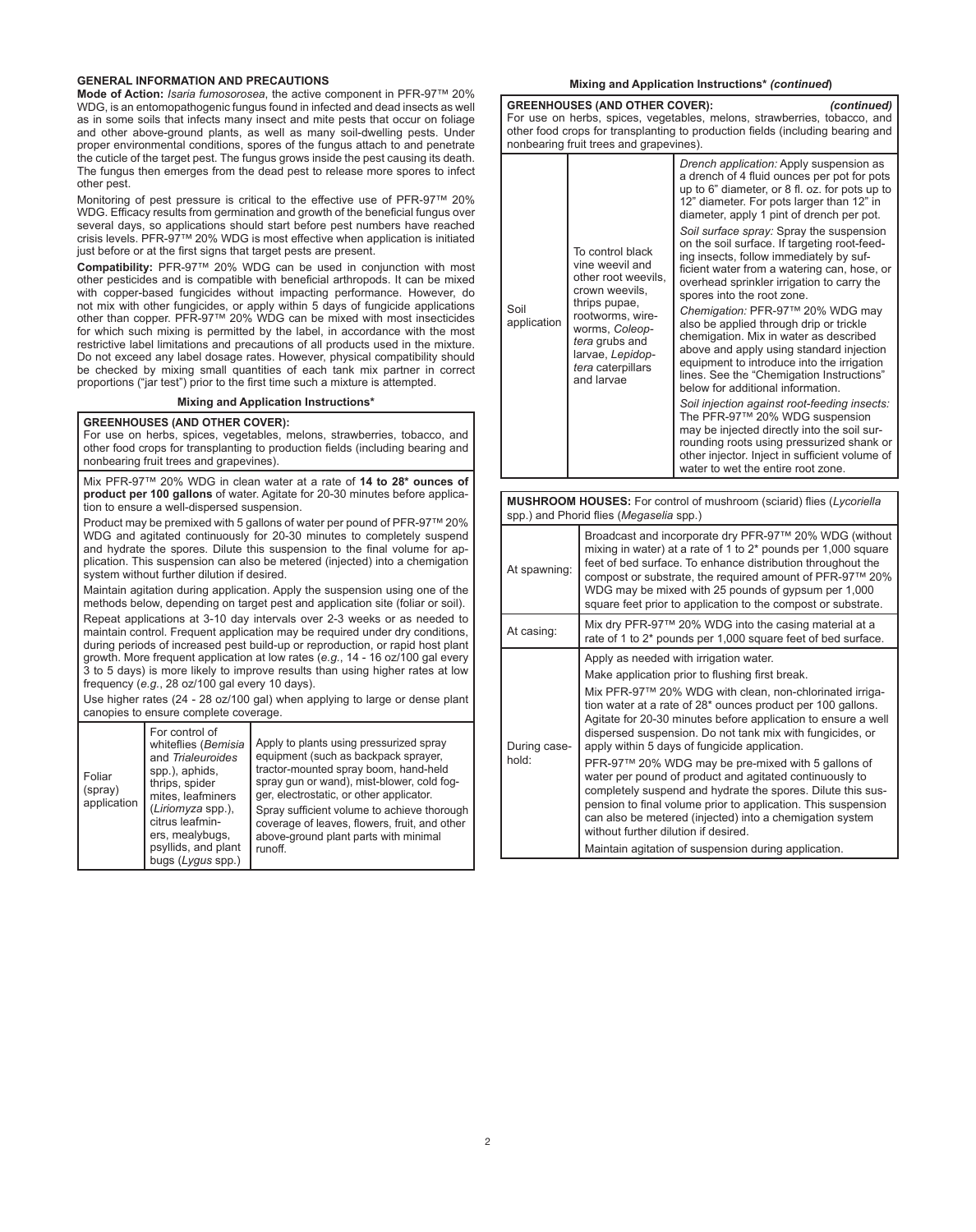#### **FOR ALL OUTDOOR-GROWN CROPS,**

including bearing and non-bearing fruit trees, (pome and stone fruits, citrus, grapes, and tree nuts) strawberries, sweet corn, leafy vegetables, melons and other cucurbits, potatoes, beans, herbs, spices, and tobacco.

Apply **1 to 2\* pounds of PFR-97**™ **20% WDG per acre** in sufficient volume of water to attain thorough coverage of foliage, flowers, and fruit with minimal run-off.

Mix the required amount of product in clean water and agitate the spray mix for 20-30 minutes before application to ensure a well-dispersed suspension.

For low-volume application, premix with at least 2 gallons of water per pound of PFR-97™ 20% WDG and agitate continuously for 20-30 minutes to completely suspend and hydrate the spores. Dilute this suspension to the final volume for application. This suspension can also be metered (injected) into a chemigation system without further dilution if desired.

Maintain agitation during application. Apply the suspension using one of the methods below, depending on target pest and application site (foliar or soil). Repeat applications at 3-10 day intervals as needed to maintain control. Frequent application may be required under dry conditions, during periods of increased pest build-up or reproduction, or rapid host plant growth.

More frequent application at low rate (1 lb/acre every 3 to 5 days, for example) is more likely to improve results than using higher rates at low frequency (such as 2 lb/acre every 10 days).

Use higher rates (2 lb/acre) when applying to large or dense plant canopies to ensure complete coverage.

| Foliar<br>(spray)<br>application | For control of<br>whiteflies (Bemisia<br>and Trialeuroides<br>spp.), aphids,<br>thrips, spider mites,<br>broad mites, rust<br>mites. leafminers<br>(Liriomyza spp.),<br>citrus leafminers,<br>mealybugs, psyl-<br>lids, and plant bugs<br>$(Lygus$ spp.) | Apply with pressurized spray equipment<br>(such as backpack sprayer, tractor-mount-<br>ed spray boom, hand-held spray gun or<br>wand), air-assisted orchard sprayer, mist-<br>blower, cold fogger, electrostatic, or other<br>applicator.                                                                                                                                                                                                                                                                                                                                                                                                                                                                                                                                                                                                                                                                                                                                                           |
|----------------------------------|----------------------------------------------------------------------------------------------------------------------------------------------------------------------------------------------------------------------------------------------------------|-----------------------------------------------------------------------------------------------------------------------------------------------------------------------------------------------------------------------------------------------------------------------------------------------------------------------------------------------------------------------------------------------------------------------------------------------------------------------------------------------------------------------------------------------------------------------------------------------------------------------------------------------------------------------------------------------------------------------------------------------------------------------------------------------------------------------------------------------------------------------------------------------------------------------------------------------------------------------------------------------------|
| Soil<br>application              | To control black<br>vine and other<br>root weevils, thrips<br>pupae, rootworms,<br>wireworms, Cole-<br>optera grubs and<br>larvae, Japanese<br>beetle, Lepidoptera<br>caterpillars and<br>larvae                                                         | Soil drench: Apply the PFR-97™ 20%<br>WDG suspension as a 4" to 8" banded<br>drench or coarse spray onto the soil sur-<br>face in the seed furrow, or as a broadcast<br>spray or drench onto the planting bed or<br>at the base of the tree or vine. To control<br>insects beneath the soil surface, incorpo-<br>rate with overhead sprinkler irrigation or<br>light cultivation.<br>Chemigation: PFR-97™ 20% WDG may<br>also be applied through drip (trickle) and<br>overhead or microjet sprinkler chemiga-<br>tion. Mix in water as described above and<br>apply using standard injection equipment<br>to introduce into the irrigation lines. See<br>the "Chemigation Instructions" below for<br>additional information.<br>Soil injection against root-feeding insects:<br>The PFR-97™ 20% WDG suspension<br>may be injected directly into the soil sur-<br>rounding roots using pressurized shank or<br>other injector. Inject in sufficient volume of<br>water to wet the entire root zone. |

**\*NOTE:** The higher rates in the ranges provided above may require the use of more than one package.

### **STORAGE AND DISPOSAL**

Do not contaminate water, food, or feed by storage or disposal.

**Pesticide Storage:** Keep unopened product refrigerated (~39-40°F) and dry. Seal out moisture from unused material by closing the bag tightly after squeezing out excess air. Keep unused product refrigerated in the original package and use within 30 days after opening.

**Pesticide Disposal:** Wastes resulting from the use of this product must be disposed of onsite or at an approved waste disposal facility.

**Container Handling:** Nonrefillable container. Do not reuse or refill this container. Completely empty bag into application equipment. Then offer for recycling if available or dispose of empty bag in a sanitary landfill, or by incineration, or if allowed by state and local authorities, by burning. If burned, stay out of smoke.

#### **WARRANTY**

Certis USA LLC warrants that the material contained herein conforms to the description on the label and is reasonably fit for the purposes referred to in the directions for use. Timing and method of application, weather, watering practices, nature of soil, the pest problem, condition of the crop, incompatibility with other chemicals not specifically recommended, and other influencing factors in the use of this product are beyond the control of the seller. To the extent consistent with applicable law, Buyer assumes all risks of use, storage or handling of this material not in strict accordance with directions given herein. NO OTHER EXPRESS OR IMPLIED WARRANTY OF FITNESS OR MERCHANTABILITY IS MADE.

#### **CHEMIGATION INSTRUCTIONS PRECAUTIONS:**

Apply this product through pressurized irrigation systems such as drip (trickle) irrigation (including micro-irrigation through spaghetti tubes or individual tubes) or sprinkler irrigation (impact or microsprinklers, overhead boom, solid set, lateral move, end tow, side-roll, center pivot, or hand move, including mist-type systems); through gravity flow systems such as flood, furrow, or border irrigation; or with hand-held calibrated irrigation equipment (such as a hand-held wand with injector). Do not apply this product through any other type of irrigation system.

Crop injury, lack of effectiveness, or illegal pesticide residues in the crop can result from non-uniform distribution of treated water.

If you have questions about calibration, contact State Extension Service specialists, equipment manufacturers or other experts.

Do not connect an irrigation system (including greenhouse systems) used for pesticide application to a public water system unless the pesticide label-prescribed safety devices for public water systems are in place.

A person knowledgeable of the chemigation system and responsible for its operation, or under the supervision of the responsible person, shall shut the system down and make necessary adjustments should the need arise.

#### **PUBLIC WATER SYSTEM CHEMIGATION:**

"Public water system" means a system for the provision to the public of piped water for human consumption if such system has at least 15 service connections or regularly serves an average of at least 25 individuals daily at least 60 days out of the year.

- 1. Chemigation systems connected to public water systems must contain a functional, reduced-pressure zone, backflow preventer (RPZ) or the functional equivalent in the water supply line upstream from the point of pesticide introduction. As an option to the RPZ, the water from the public water system should be discharged into a reservoir tank prior to pesticide introduction. There shall be a complete physical break (air gap) between the outlet end of the fill pipe and the top or overflow rim of the reservoir tank of at least twice the inside diameter of the fill pipe.
- 2. The pesticide injection pipeline must contain a functional, automatic, quickclosing check valve to prevent the flow of fluid back toward the injection pump.
- 3. The pesticide injection pipeline must contain a functional, normally closed, solenoid-operated valve located on the intake side of the injection pump and connected to the system interlock to prevent fluid from being withdrawn from the supply tank when the irrigation system is either automatically or manually shut down.
- 4. The system must contain functional interlocking controls to automatically shut off the pesticide injection pump when the water pump motor stops or, in cases where there is no water pump, when the water pressure decreases to the point where pesticide distribution is adversely affected.
- 5. Systems must use a metering pump, such as a positive displacement injection pump (*e.g.*, diaphragm pump) effectively designed and constructed of materials that are compatible with pesticides and capable of being fitted with a system interlock.
- 6. Do not apply when wind speed favors drift beyond the area intended for treatment.
- 7. Remove scale, pesticide residues, and other foreign matter from the chemical supply tank and injector system and flush with clean water before use. Failure to provide a clean tank, free of scale or residues may reduce effectiveness of this product.
- 8. Dilute the product in water following the label mixing directions. It may be premixed in a supply tank with water, fertilizer, or other appropriate tankmixed agricultural chemicals. Agitation is necessary. Apply to moderately moist soils. Use volumes that thoroughly wet the soil but that do not cause significant runoff or excessive drip from pots. Application must be continuous in sufficient water to apply the specified rate evenly to the entire treated area.